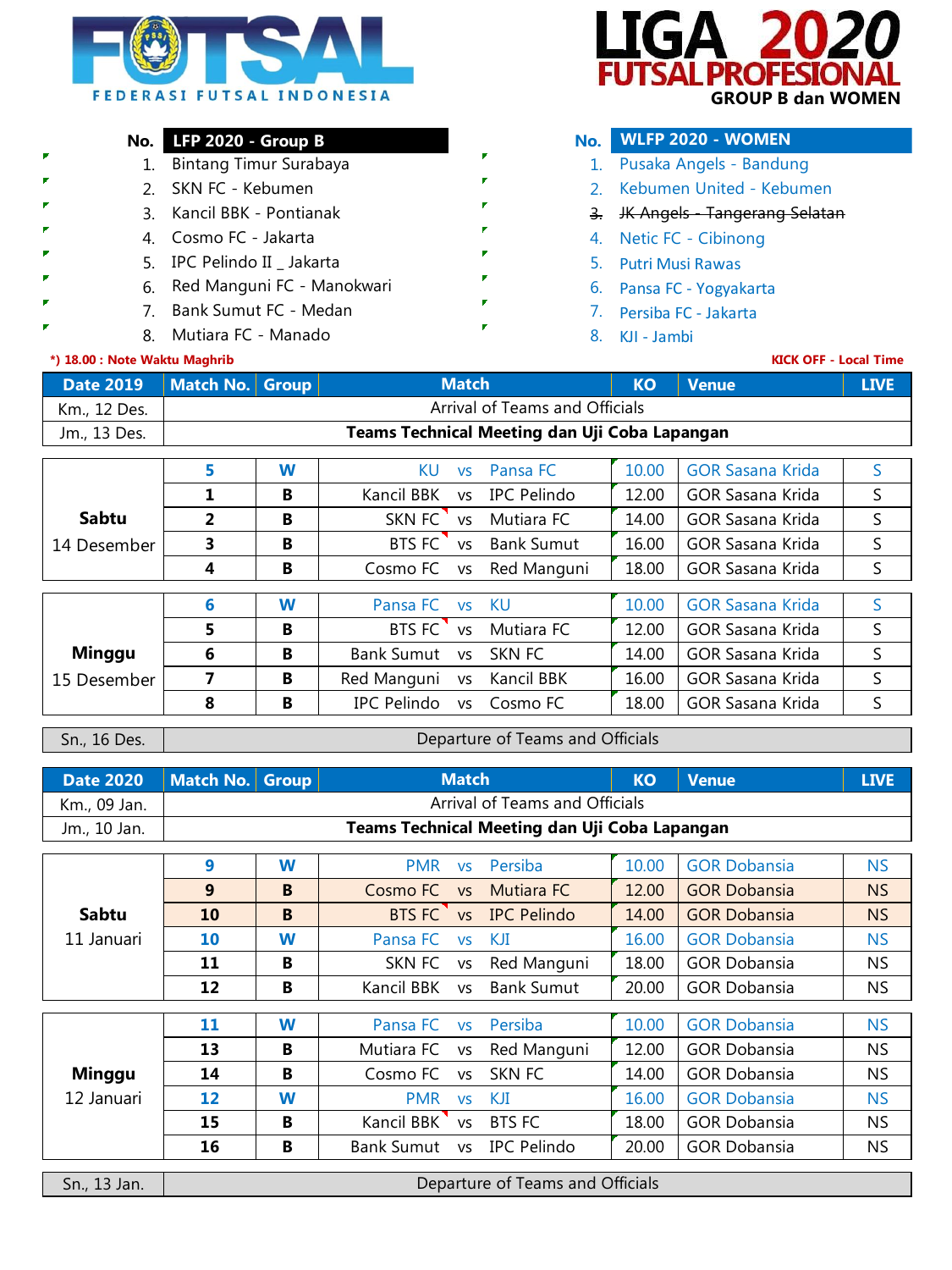| Date 2020   Match No. Group |  | <b>Match</b>                                  | <b>KO</b> | <b>Venue</b> | <b>LIVE</b> |
|-----------------------------|--|-----------------------------------------------|-----------|--------------|-------------|
| Km., 23 Jan.                |  | Arrival of Teams and Officials                |           |              |             |
| Jm., 24 Jan.                |  | Teams Technical Meeting dan Uji Coba Lapangan |           |              |             |

|               | 17 | W | <b>PMR</b>        | <b>VS</b> | <b>Netic</b>  | 10.00 | <b>GOR POPKI</b> | <b>NS</b> |
|---------------|----|---|-------------------|-----------|---------------|-------|------------------|-----------|
|               | 17 | B | Kancil BBK        | <b>VS</b> | SKN FC        | 12.00 | <b>GOR POPKI</b> | <b>NS</b> |
| <b>Sabtu</b>  | 18 | B | BTS FC            |           | vs Cosmo FC   | 14.00 | <b>GOR POPKI</b> | <b>NS</b> |
| 25 Januari    | 19 | B | IPC Pelindo       | <b>VS</b> | Mutiara FC    | 16.00 | <b>GOR POPKI</b> | NS.       |
|               | 20 | B | Bank Sumut vs     |           | Red Manguni   | 18.00 | <b>GOR POPKI</b> | NS.       |
|               |    |   |                   |           |               |       |                  |           |
|               | 18 | W | <b>Netic</b>      | <b>VS</b> | <b>PMR</b>    | 10.00 | <b>GOR POPKI</b> | <b>NS</b> |
|               | 21 | B | Mutiara FC        | VS        | Kancil BBK    | 12.00 | <b>GOR POPKI</b> | <b>NS</b> |
| <b>Minggu</b> | 22 | B | IPC Pelindo       | <b>VS</b> | SKN FC        | 14.00 | <b>GOR POPKI</b> | <b>NS</b> |
| 26 Januari    | 23 | B | Red Manguni vs    |           | <b>BTS FC</b> | 16.00 | <b>GOR POPKI</b> | NS.       |
|               | 24 | B | <b>Bank Sumut</b> | <b>VS</b> | Cosmo FC      | 18.00 | <b>GOR POPKI</b> | <b>NS</b> |

Sn., 27 Jan.

Departure of Teams and Officials

|              | Date 2020   Match No.   Group | <b>Match</b>                                  | <b>KO</b> | <b>Venue</b> | <b>LIVE</b> |
|--------------|-------------------------------|-----------------------------------------------|-----------|--------------|-------------|
| Km., 06 Feb. |                               | Arrival of Teams and Officials                |           |              |             |
| Jm., 07 Feb. |                               | Teams Technical Meeting dan Uji Coba Lapangan |           |              |             |

|             | 21 | W | PMR vs                     |           | Pusaka Angels             | 10.00 | <b>GOR Serba Guna</b> | S.           |
|-------------|----|---|----------------------------|-----------|---------------------------|-------|-----------------------|--------------|
|             | 25 | В | Cosmo FC                   | <b>VS</b> | Kancil BBK                | 12.00 | <b>GOR Serba Guna</b> | S            |
| Sabtu       | 26 | В | SKN FC                     | <b>VS</b> | BTS FC                    | 14.00 | <b>GOR Serba Guna</b> | S            |
| 08 Februari | 22 | W | <b>Netic</b>               | <b>VS</b> | Persiba                   | 16.00 | <b>GOR Serba Guna</b> | S            |
|             | 27 | В | Mutiara FC                 | <b>VS</b> | <b>Bank Sumut</b>         | 18.00 | <b>GOR Serba Guna</b> | S            |
|             | 28 | В | Red Manguni vs IPC Pelindo |           |                           | 20.00 | <b>GOR Serba Guna</b> | S            |
|             |    |   |                            |           |                           |       |                       |              |
|             | 23 | W | <b>Persiba</b>             | <b>VS</b> | <b>Netic</b>              | 10.00 | <b>GOR Serba Guna</b> | S.           |
|             | 29 | B | SKN FC                     | VS.       | Kancil BBK                | 12.00 | <b>GOR Serba Guna</b> | S.           |
| Minggu      | 30 | В | Red Manguni vs             |           | <b>Bank Sumut</b>         | 14.00 | <b>GOR Serba Guna</b> | S.           |
| 09 Februari | 24 | W | Pusaka Angels vs           |           | <b>PMR</b>                | 16.00 | <b>GOR Serba Guna</b> | <sub>S</sub> |
|             | 31 | B | Cosmo $FC$ vs              |           | <b>BTS FC</b>             | 18.00 | <b>GOR Serba Guna</b> | S.           |
|             | 32 | B |                            |           | Mutiara FC vs IPC Pelindo | 20.00 | <b>GOR Serba Guna</b> | S            |

Sn., 10 Feb.

Departure of Teams and Officials

| Date 2020   Match No. Group |  | <b>Match</b>                                  | <b>KO</b> | <b>Venue</b> | <b>LIVE</b> |
|-----------------------------|--|-----------------------------------------------|-----------|--------------|-------------|
| Km., 20 Feb.                |  | Arrival of Teams and Officials                |           |              |             |
| Jm., 21 Feb.                |  | Teams Technical Meeting dan Uji Coba Lapangan |           |              |             |
|                             |  |                                               |           |              |             |

|              | 29 | W |        | Persiba vs Pansa FC      | 10.00 | <b>GOR Dempo</b> |  |
|--------------|----|---|--------|--------------------------|-------|------------------|--|
|              | 33 | в |        | BTS FC vs Red Manguni    | 12.00 | <b>GOR Dempo</b> |  |
| <b>Sabtu</b> | 34 | в | SKN FC | vs IPC Pelindo           | 14.00 | <b>GOR Dempo</b> |  |
| 22 Februari  | 30 | W | KJI    | vs PMR                   | 16.00 | <b>GOR Dempo</b> |  |
|              | 35 | B |        | Kancil BBK vs Mutiara FC | 18.00 | <b>GOR Dempo</b> |  |
|              | 36 | B |        | Cosmo FC vs Bank Sumut   | 20.00 | <b>GOR Dempo</b> |  |
|              |    |   |        |                          |       |                  |  |

|               | 31 | W | Persiba vs                | <b>PMR</b> | 10.00 | <b>GOR Dempo</b> |  |
|---------------|----|---|---------------------------|------------|-------|------------------|--|
|               | 37 | B | BTS FC<br><b>VS</b>       | Kancil BBK | 12.00 | <b>GOR Dempo</b> |  |
| <b>Minggu</b> | 38 | B | SKN FC<br><b>VS</b>       | Cosmo FC   | 14.00 | <b>GOR Dempo</b> |  |
| 23 Februari   | 32 | W | KJI<br><b>VS</b>          | Pansa FC   | 16.00 | <b>GOR Dempo</b> |  |
|               | 39 | B | Red Manguni vs Mutiara FC |            | 18.00 | <b>GOR Dempo</b> |  |
|               | 40 | B | IPC Pelindo vs            | Bank Sumut | 20.00 | <b>GOR Dempo</b> |  |

Sn., 25 Feb.

Departure of Teams and Officials